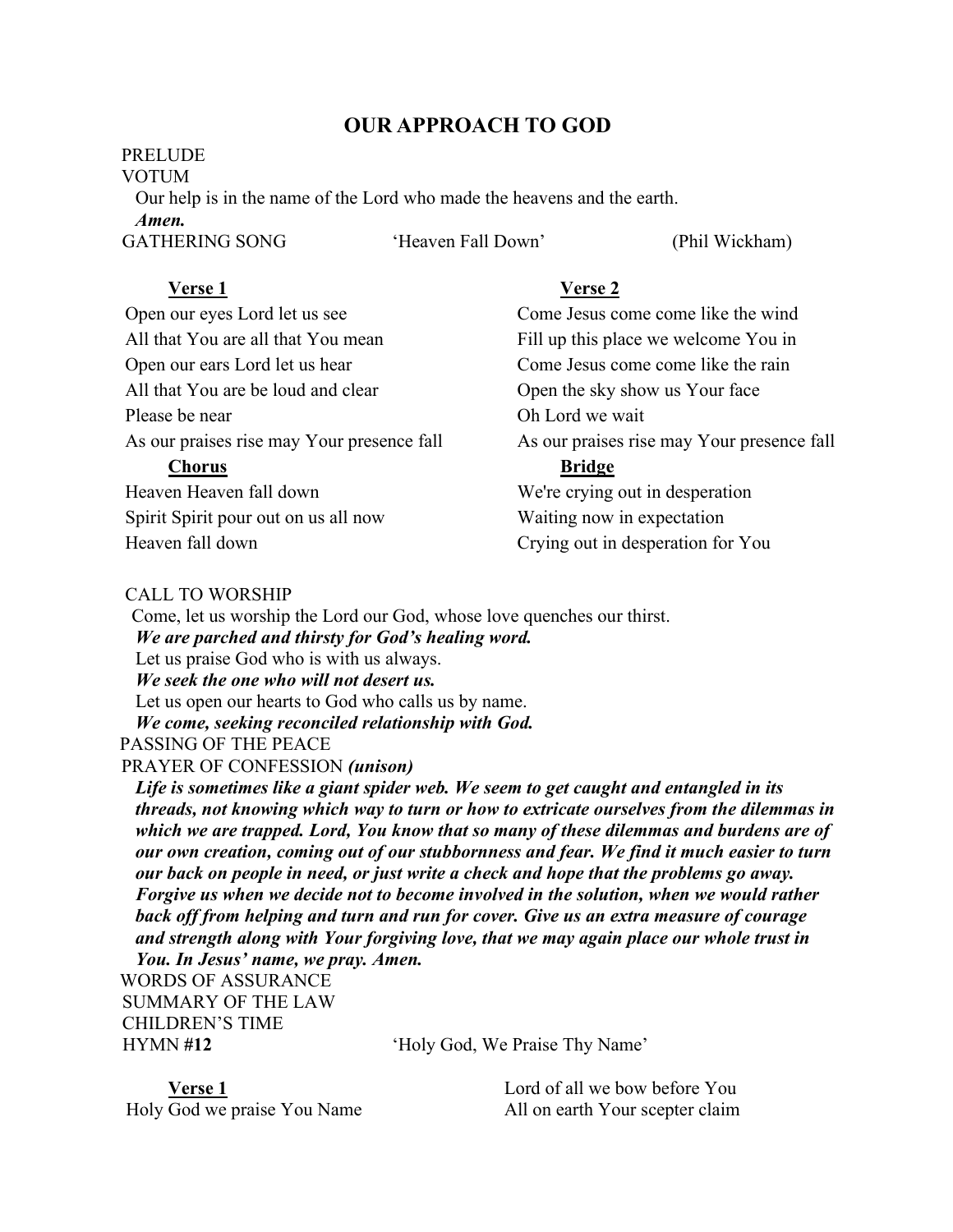All in Heaven above adore You Infinite Your vast domain Everlasting is Your reign

## **Verse 2**

 Hark the glad celestial hymn Angel choirs above are raising Cherubim and seraphim In unceasing chorus praising Fill the heavens with sweet accord

Holy holy holy Lord  **Verse 3** Holy Father Holy Son Holy Spirit Three we name Thee Though in essence only One Undivided God we claim Thee And adoring bend the knee While we sing our Praise to Thee

## **THE WORD OF GOD**

#### SCRIPTURE LESSON Luke 8:26-39

<sup>26</sup> Then they arrived at the country of the Gerasenes, which is opposite Galilee.<sup>27</sup> As he stepped out on land, a man of the city who had demons met him. For a long time he had worn no clothes, and he did not live in a house but in the tombs. <sup>28</sup> When he saw Jesus, he fell down before him and shouted at the top of his voice, "What have you to do with me, Jesus, Son of the Most High God? I beg you, do not torment me"— $29$  for Jesus had commanded the unclean spirit to come out of the man. (For many times it had seized him; he was kept under guard and bound with chains and shackles, but he would break the bonds and be driven by the demon into the wilds.)  $30$  Jesus then asked him, "What is your name?" He said, "Legion"; for many demons had entered him.  $31$  They begged him not to order them to go back into the abyss.

 $32$  Now there on the hillside a large herd of swine was feeding; and the demons begged Jesus to let them enter these. So he gave them permission.  $33$  Then the demons came out of the man and entered the swine, and the herd rushed down the steep bank into the lake and was drowned.

 $34$  When the swineherds saw what had happened, they ran off and told it in the city and in the country. <sup>35</sup> Then people came out to see what had happened, and when they came to Jesus, they found the man from whom the demons had gone sitting at the feet of Jesus, clothed and in his right mind. And they were afraid.  $36$  Those who had seen it told them how the one who had been possessed by demons had been healed.<sup>37</sup> Then all the people of the surrounding country of the Gerasenes asked Jesus to leave them; for they were seized with great fear. So he got into the boat and returned.  $38$  The man from whom the demons had gone begged that he might be with him; but Jesus sent him away, saying,  $39$  "Return to your home, and declare how much God has done for you." So he went away, proclaiming throughout the city how much Jesus had done for him.

#### Galatians 3:23-29

 $^{23}$  Now before faith came, we were imprisoned and guarded under the law until faith would be revealed.  $24$  Therefore the law was our disciplinarian until Christ came, so that we might be justified by faith.  $25$  But now that faith has come, we are no longer subject to a disciplinarian,  $^{26}$  for in Christ Jesus you are all children of God through faith.  $^{27}$  As many of you as were baptized into Christ have clothed yourselves with Christ.  $28$  There is no longer Jew or Greek, there is no longer slave or free, there is no longer male and female; for all of you are one in Christ Jesus.  $^{29}$  And if you belong to Christ, then you are Abraham's offspring, heirs according to the promise.